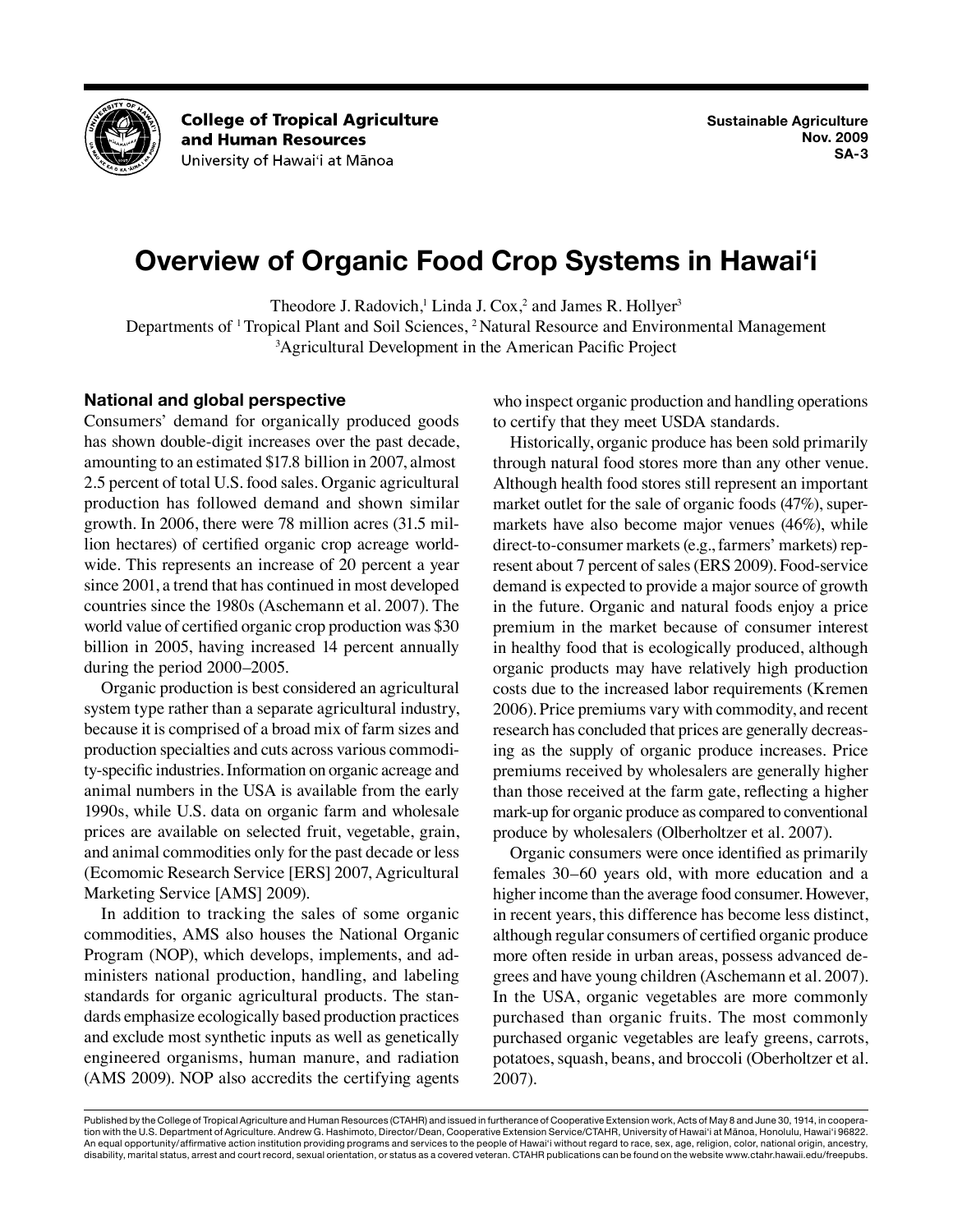

**Figure 1. Hawai'i certified crop acreage (excluding forage) in production, 2000–2007 Source: ERS 2007, HASS 2009**

#### **Organic production and sales in Hawai'i**

Production statistics in Hawai'i are collected by commodity without regard to system type. This means, for example, that data on organic lettuce production is grouped with all other lettuce production. However, certified operations in Hawai'i are tracked as a group by the ERS, and additional statistics were published in the 2007 USDA Census of Agriculture. The available data indicate that organic agricultural production in Hawai'i has followed the national and international trends of sustained growth.

According to the 2007 Agriculture Census, the farm gate value of the state's organic crop production increased from \$5 million in 2005 to \$8 million in 2007, for a growth rate of 60 percent in two years (ERS 2007, HASS 2009). At the same time, crop acreage, excluding forage, expanded 30 percent, from 1465 to almost 1950 acres (Figure 1). Approximately 200 growers are certified in Hawai'i, and the median size of these ranges from 5 acres on Hawai'i, Maui, and O'ahu to 13 acres on Kaua'i and Moloka'i (HOFA personal communication, 2008). The island of Hawai'i hosts the most certified organic acreage, followed by Maui, Kaua'i, Moloka'i, and O'ahu (Figure 2). Producers who make less than \$5,000 annually in gross sales are classified as exempt from certification and may market their produce as "organic" without certification. Over 30 exempt growers have filed affidavits with an accredited third-party certifying agency. The number and acreage of growers who follow organic guidelines but are not certified is unknown.



**Figure 2. Distribution of certified organic acreage across in Hawai'i. Source: Hawaii Organic Farmers Association, 2007.**

Several third-party accredited certifiers are active in Hawai'i. The Hawaii Organic Farmers Association (HOFA), a private, non-profit organization formed in 1993, is the only Hawai'i-based certifier and certifies the majority of organic acreage in the state. Other agents certifying producers in Hawai'i are Organic Certifiers, Inc., Oregon Tilth, and CCOF.

Although organic crop production has a strong history in Hawai'i (Radovich and Valenzuela 1999), Cox and Shehata (2003) concluded that consumers in the state vary in their understanding of the word "organic" as it applies to agricultural production and are generally unaware of production standards as they relate to organic certification. Health food stores remain the primary markets in Hawai'i, but organic produce has made remarkable inroads into conventional markets and can be found in most Hawai'i supermarkets. The opening of a Whole Foods Market in the state in 2008 has renewed interest among growers in producing organically, although growing organically is not a requirement of that market.

As organic agricultural production continues to grow, policy makers have become increasingly interested in facilitating the efforts of producers that are interested in expanding in this area. At the national level, organic growers have indicated that they face a number of challenges, including the high managerial costs and large risks from shifting to an organic production system; a lack of technical knowledge about these types of systems; a lack of distribution and related infrastructure; and the inability to capture economies of scale in marketing or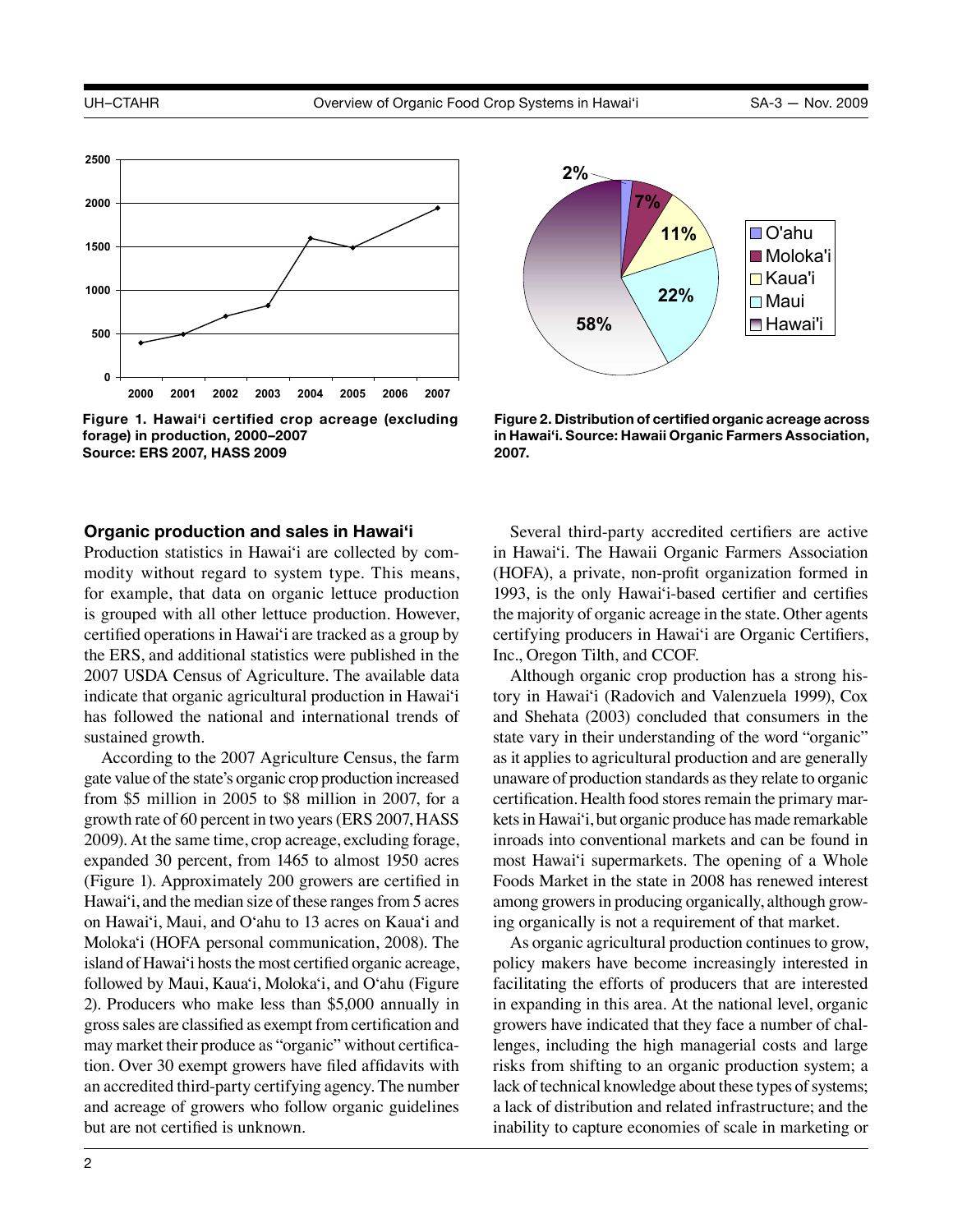

**Figure 3. Occupations of organic needs assessment participants, June–July 2007.**

production. Prior to 2007, the specific challenges faced by organic producers in Hawai'i were unknown. Therefore, in that year, the College of Tropical Agriculture and Human Resources (CTAHR) of the University of Hawai'i at Mānoa initiated an analysis of organic agricultural systems, in partnership with the Hawai'i Department of Agriculture (HDOA) and The Hawaii Farm Bureau Federation (HFBF), to determine the issues faced by this group and the actions required to address critical issues. This publication describes this effort, gives a summary of the results, and includes a discussion of the implications suggested by the analysis.

## **Identifying Hawai'i's organic growers and their needs**

The first step in the assessment was to assemble a list of stakeholders and to ask for their participation in the process. University extension agents and grower organizations, including HFBF, HOFA, and the Hawaii Cooperative of Organic Farmers (HICOF), cooperated by alerting their members about the effort and by participating in the process. Day-long listening sessions to gather input were held across the state, including in Kaunakakai, June 1; Kahului, June 2; Kealakekua, June 8; Hilo, June 9; Pearl City, July 18; and Lihue, July 21,



**Figure 4. Products grown/produced by participants of Organic Needs Assessment, June–July 2007. The category "other" includes nuts, coffee, compost, and medicinal plants.**

2007. At the same time, a survey (see Appendix 1) was fielded using an on-line survey service (SurveyMonkey®) to collect basic information about the respondent's role in organic systems and allow the respondent to provide input. For consistency, those attending the listening session were asked to complete the portion of the survey that collected basic information about the respondent's role in the organic sector and prioritization of bottlenecks.

Seventy-six people participated in the process. As Figure 3 indicates, 73 percent were organic producers, the majority of which were certified growers. Wholesalers/ distributors, retailers, and educators accounted for 12.7, 9.5 and 3.2 percent respectively. Participants included representatives and members of HDOA, HFBF, HOFA, and HICOF. Participating farmers produced a wide range of commodities (Figure 4) and 60 percent indicated that they expected to expand their operations within five years.

Hundreds of comments, suggestions, and concerns were generated from the survey and the meetings. The wide range of comments reflects the diversity of experience, location, and vision of participants. Common concerns, comments, and suggestions were grouped and used to generate a prioritized list of issues and actions needed to address them. Issues were prioritized within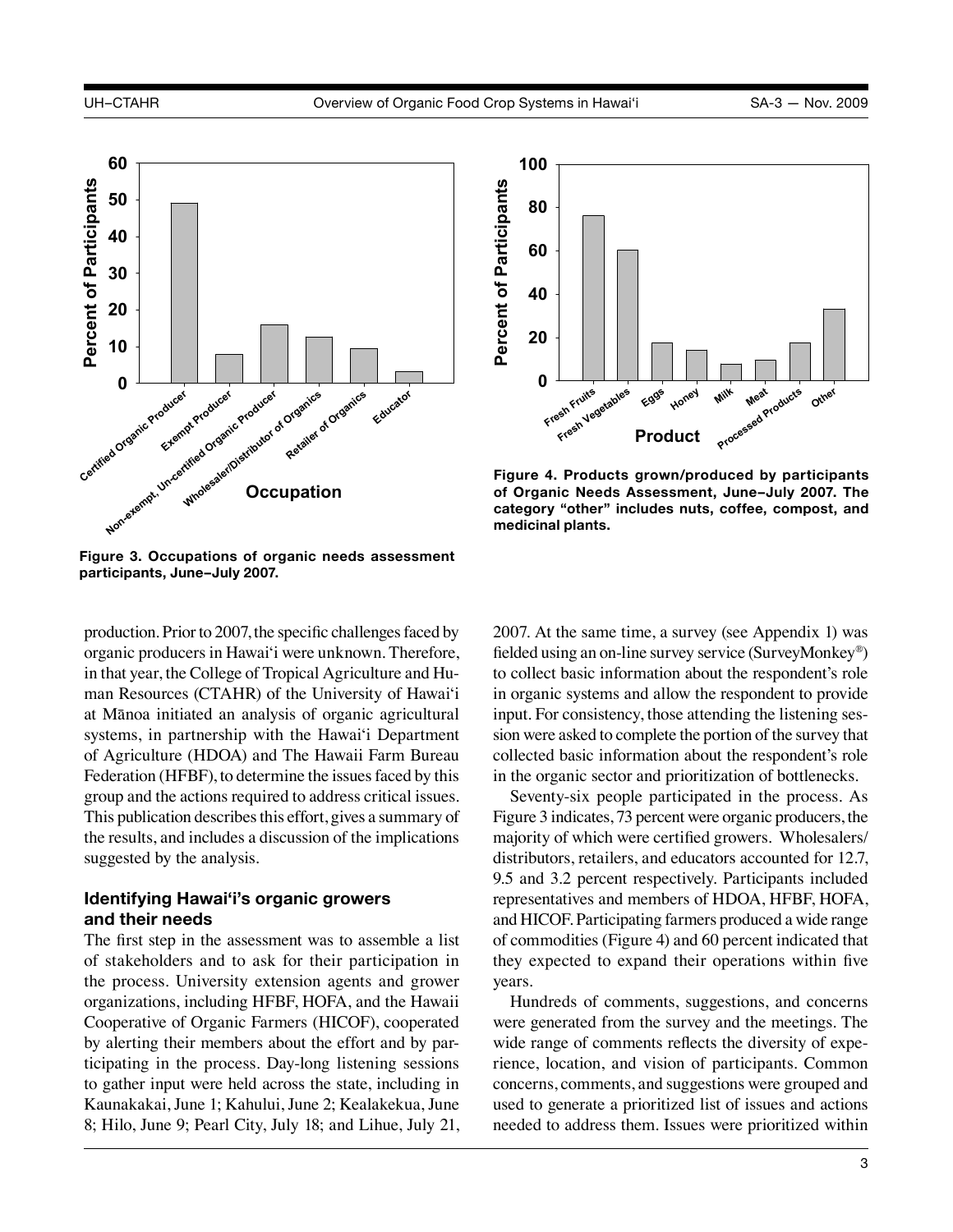the five focus areas: infrastructure, production, genetic engineering, postharvest, and economics. Table 1 (page 6–7) provides the summary list, which is discussed below. A complete list of the comments is too lengthy to include here and is available at [http://www.ctahr.hawaii.](http://www.ctahr.hawaii.edu/organic/Needs_assessment.asp) [edu/organic/Needs\\_assessment.asp](http://www.ctahr.hawaii.edu/organic/Needs_assessment.asp).

#### *Infrastructure*

The infrastructure topics of highest priority were water, labor, and land. Overall, water issues were of the highest priority, most notably on Moloka'i. Maintenance to improve the existing irrigation systems and development of a sustainable water plan for each island were the actions identified to address water issues. The need to give agricultural water use priority over other uses and to protect the water rights of communities was consistently mentioned.

The lack of skilled, affordable labor is a concern for all agricultural systems in Hawai'i, including certified organic systems. Developing a University of Hawai'i internship program across the state was recommended as a means to address this issue. This approach was identified as having high potential for success because it would address grower needs and satisfy the strong interest in organic and alternative agriculture expressed by students. At the same time, strategies that promote agriculture as a viable career path were identified in order to encourage young people to pursue this occupation. Improved access to foreign labor programs successfully utilized by some growers was also identified as an action for consideration. A suggestion was also made that building codes be adjusted to make it more cost effective to house short-term laborers and interns.

The high cost of land and the lack of availability of long-term leases is also a challenge for organic producers. In order to become certified, organic growers need to have land that has not been exposed to restricted substances for three years, and they must demonstrate active stewardship of soil and other resources. This requires large investments in labor and other resources, which makes long-term land tenure even more important in this sector compared to conventional growing systems. A low-interest loan program was suggested as an option to increase the ability of growers to purchase land. Organic agricultural parks that provide long-term leases were also suggested.

Other interesting infrastructure issues that were identified include access to capital, encouraging agritourism, and managing theft. Improved awareness and access to grant and loan programs would assist organic growers, as would any cooperative or shared-use arrangement of assets. Agritourism has the potential to strengthen and diversify the visitor experience while enhancing on-farm income. Since organic agriculture is often perceived by the public as being among the most "green" of agricultural systems, this sector may stand to reap larger benefits from increases in these sorts of opportunities. Adjusting regulations to allow for visitor stays on working farms and providing hospitality training for hosts would allow growers to tap into this potential market. Allowing growers and/or workers to reside on the farm would also be one deterrent to theft.

## *Production*

Two groups of production concerns were identified based on the average priority ranking of all participants. The primary priority group, production issues 1–6 in Table 1, included disease control, plant nutrition, soil biology, water/irrigation, insect control and weed control. The secondary priority group included "other soil", breeding and variety development, and harvest and mechanization.

The inability of participants to identify a single production issue of highest priority speaks to the interconnectedness of many of the issues in the primary priority group, particularly pest control, plant nutrition, and soil biology. Participants called for accessible, Hawai'i-relevant information that improves growers' understanding of the relationship between soil organic matter management, soil biota, plant nutrition, and pest tolerance. This is not surprising, as contemporary organic agriculture originated in the early 20th century largely as a movement to advocate for a continued, dominant role of organic amendments to enhance the physical, chemical, and biological properties of soil that promote healthy plant growth (Howard 1976, Kristianssen and Merfield 2006). The development of a "health index" for Hawai'i soils would be valuable in establishing recommendations for organic management practices such as rates and frequency of compost applications, cover crop species selection and planting density, and nitrogen fertilizer application rates. Specifically, determining threshold levels of organic carbon, free-living nematodes, microbial biomass, and other soil quality indicators associated with optimal plant growth in different Hawai'i soils would contribute significantly to addressing these questions.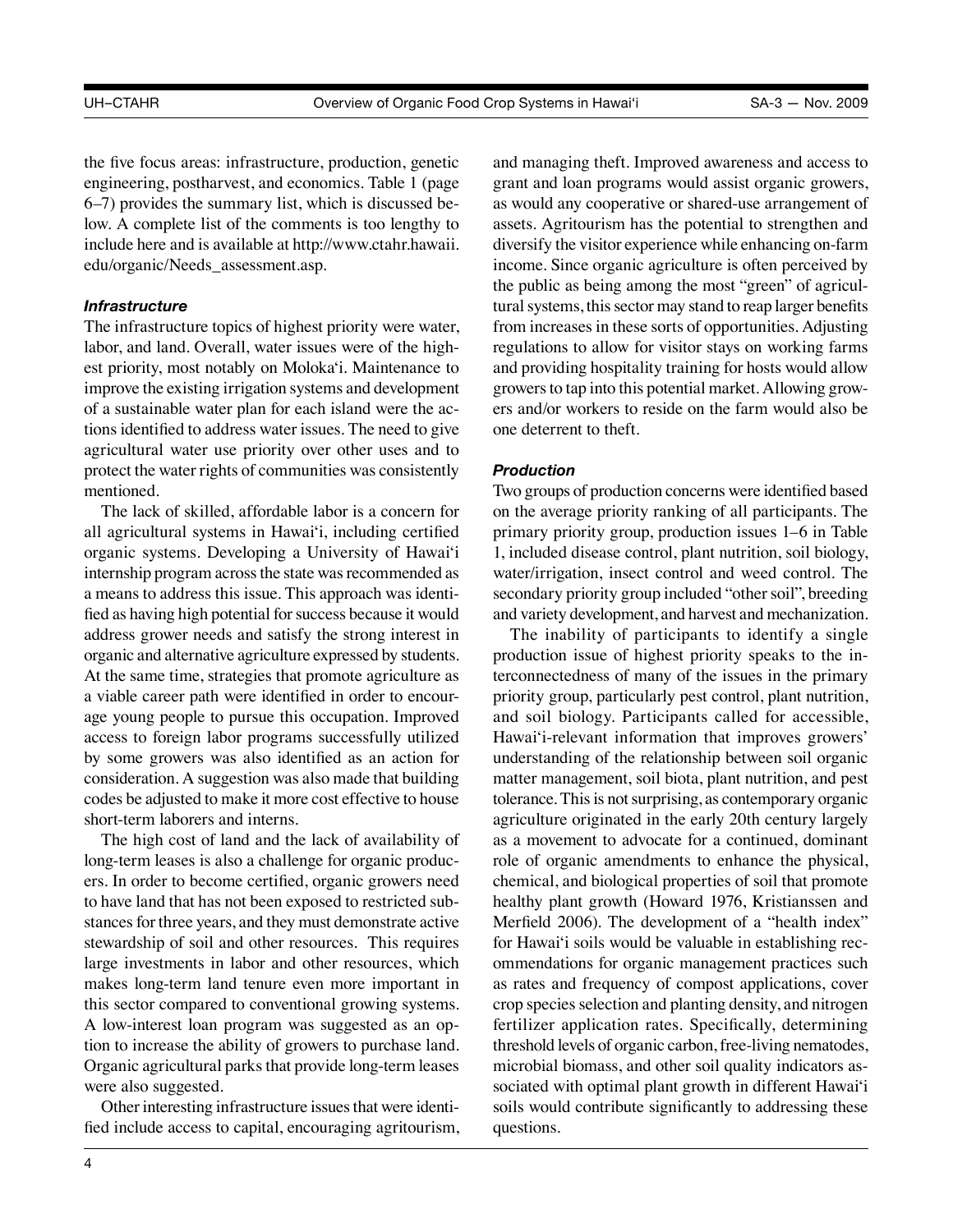Developing cost-effective strategies to utilize the plant growth promoting and disease suppressing properties of compost, particularly vermicompost, was also identified as being high priority. Specifically, participants called for scientific evaluations of the efficacy of aqueous extracts of compost (compost tea) to enhance plant growth and pest tolerance. Fertilizer trials using local inputs such as fishmeal and invasive algae are also needed.

Biological control of insect pests was also a topic of great interest. Although much information exists on the subject, growers were unaware of and had little access to this information. The development of outreach efforts to improve growers' knowledge of beneficial insects will enhance their ability to augment and conserve populations on their farms. Information on integrated organic approaches to weed management also is needed.

With regard to water, most concerns focused on quality and affordability of agricultural water. Actions identified to address these issues included providing information and support for rainwater catchment, maintenance and repair of irrigation systems, and shifting priority of water use from recreational to agricultural.

Of the group of secondary priority production issues, breeding and variety development is probably the most important. Most comments dealt with the need for organically certified sources of locally adapted varieties, and the concern over potential cross-pollination of organic crops with transgenic pollen, specifically with regard to papaya and corn. Also expressed was the need for vegetable variety trials under organic conditions. In fact, the selection of disease-tolerant and nitrogen-efficient varieties may be considered critical to addressing the high-priority issues of disease control and fertility management.

Issues associated with mechanization and harvest largely dealt with the lack of capital among growers. Cooperative purchase and shared use of facilities and equipment was the solution most often identified.

# *Genetically modified organisms (GMOs) genetically engineered (GE) plants*

Organic growers are very concerned about the potential contamination of organic seed stock with transgenes from GE plants. Most of the survey respondents and meeting participants believe that organic production cannot coexist with transgenic crops because contamination cannot be prevented. Perhaps most importantly, they feel that research and outreach on transgenic crops is currently

receiving a much greater percentage of public resources than other technologies more applicable to organic and ecologically based agricultural systems. This concern about equity has resulted in a feeling of animosity for various public institutions, particularly CTAHR, on the part of many who practice organic systems.

No straightforward solution exists for the contamination issue. Calls for increased transparency about the location and type of transgenic crops are an alternative that transgenic producers do not necessarily support. Development of "GMO-free" zones or islands, as was suggested for Moloka'i, would be well received by many organic system advocates, but these alternatives are politically challenging. Also, controversy exists as to whether or not the scientific literature has accurately quantified the risks associated with transgenic persistence and horizontal gene transfer. HOFA's statement on GE products (Appendix 2) summarizes the general attitude of organic growers towards GE organisms. Clearly, the conflict is now deeply rooted and will require significant resources to resolve, if that is possible.

#### *Postharvest*

The top-priority issue is the lack of cold storage and distribution for perishables. A shared-use facility was identified as an action solution, which means that planning and coordination, as well as resources, are needed. Transportation costs were ranked second, with bulk purchasing and more efficient packaging as the required actions. Food safety issues are third and would be addressed by training, which may available through CTAHR (coaching) and DOA (auditing). Lack of capacity for processing value-added products is next, which could be addressed by community kitchens and better communication between suppliers and end-users. More education is needed to address issues related to using byproducts, while an affordable source of nutrition analysis is needed to address concerns about lack of information about nutritional quality. Concerns about the contamination of local composts and mulch with pesticide residues may be addressed by programs to test and monitor greenwastes and other feedstocks used by commercial composters.

#### *Economics*

High production costs were the number-one economic issue. While the HICOF research priorities (Appendix 1) suggests that these costs can be forecast, grower di-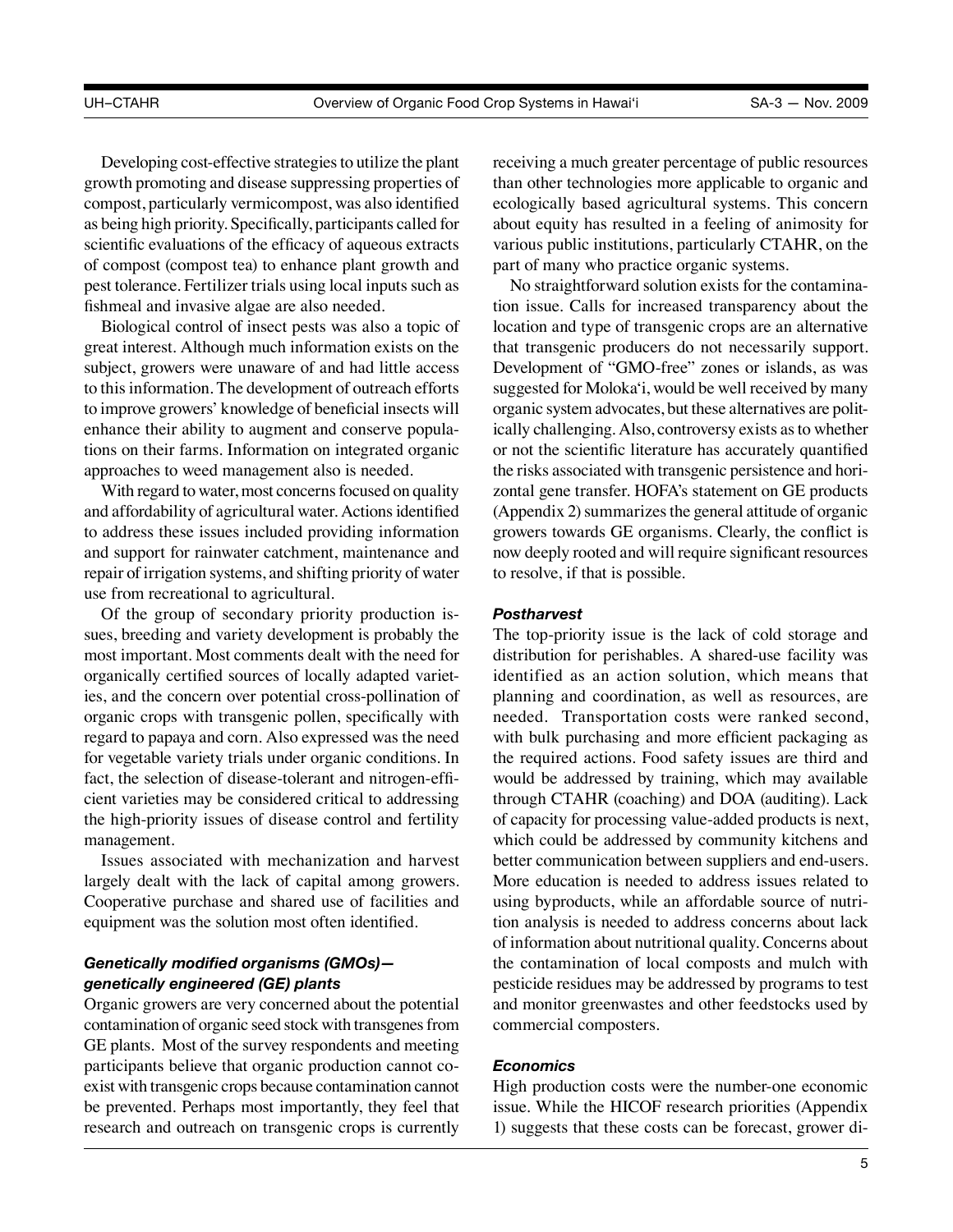# **Table 1. Organic industry bottlenecks and proposed actions**

# **Infrastructure**

| <b>Priority-ranked issues</b>                                                                                        | <b>Action(s) required</b>                                                                                                                                                                                                  |
|----------------------------------------------------------------------------------------------------------------------|----------------------------------------------------------------------------------------------------------------------------------------------------------------------------------------------------------------------------|
| 1. Poor water availability, affordability, and quality.                                                              | Maintenance and repair of irrigation systems; shift priority of<br>water use from recreational to agricultural; provide information<br>and support for rainwater catchments.                                               |
| 2. Lack of skilled, affordable workforce.                                                                            | Develop internship programs between colleges and farms;<br>subsidized training to ensure qualified workers; promotion in the<br>community of agriculture as a viable career; federal and state<br>support/grants/policies. |
| 3. Lack of affordable land and long term leases.                                                                     | Agricultural land available for long term lease; affordable prices;<br>low interest loans; government grants for land and equipment<br>purchases.                                                                          |
| 4. Lack of available capital/ funding, particularly for<br>infrastructure, labor, equipment, marketing.              | Improved awareness of and access to existing loans, grant and<br>cost-sharing programs; development of grower cooperatives<br>and shared-use arrangements.                                                                 |
| 5. Lack of favorable agricultural labor laws;<br>lack of enforcement of existing laws.                               | Reduce restrictions for labor housing. Increase resources for<br>enforcement of agricultural use of agricultural land.                                                                                                     |
| Production (issues 1-6 are the primary priority group)                                                               |                                                                                                                                                                                                                            |
| <b>Priority-ranked issues</b>                                                                                        | <b>Action(s) required</b>                                                                                                                                                                                                  |
| 1. Lack of understanding of disease control, particularly<br>with regard to soil management.                         | Improved research and outreach of organic disease control<br>measures and inputs; Increase the number of agricultural<br>inspectors.                                                                                       |
| 2. Prohibitively high costs of organic fertilizers,<br>especially high-N fertilizers.                                | Improve the cost effectiveness of locally produced organic<br>fertilizers through innovative strategies; expand the production<br>of local, high-N fertilizers (e.g. bone/blood meal.                                      |
| 3. Lack of knowledge about links between soil biology,<br>managing soil ecology, and soil quality.                   | Develop soil health index on which to base management<br>recommendations; Improved access to cover crop seeds other<br>elements to enhance soil ecology and plant health.                                                  |
| 4. Lack of year-round availability of high-quality<br>agricultural water.                                            | Provide information and support for rainwater catchments;<br>maintenance and repair of ag irrigation systems; shift priority of<br>water use from recreational to agricultural.                                            |
| 5. Lack of information on effective, organic insecticides;<br>lack of grower knowledge regarding beneficial insects. | Improved outreach on how to attract and identify natural<br>enemies; develop product recommendations for organic insect<br>control.                                                                                        |
| 6. Lack of cost-effective methods for weed control.                                                                  | Develop Hawai'i-relevant resources on integrated weed<br>management for organic systems.                                                                                                                                   |
| 7. General lack of information regarding organic<br>management of soils.                                             | Improve CTAHR soil analysis programs for all soil types and<br>include recommendations suitable for organic production.                                                                                                    |
| 8. Lack of recommendation and availability of varieties<br>for organic production in Hawai'i.                        | Develop an organic component to existing public breeding and<br>germplasm evaluation programs; enhance capacity for seed<br>saving by growers.                                                                             |
| 9. Lack of capital for production and processing machinery.                                                          | Develop regional equipment cooperatives among growers.                                                                                                                                                                     |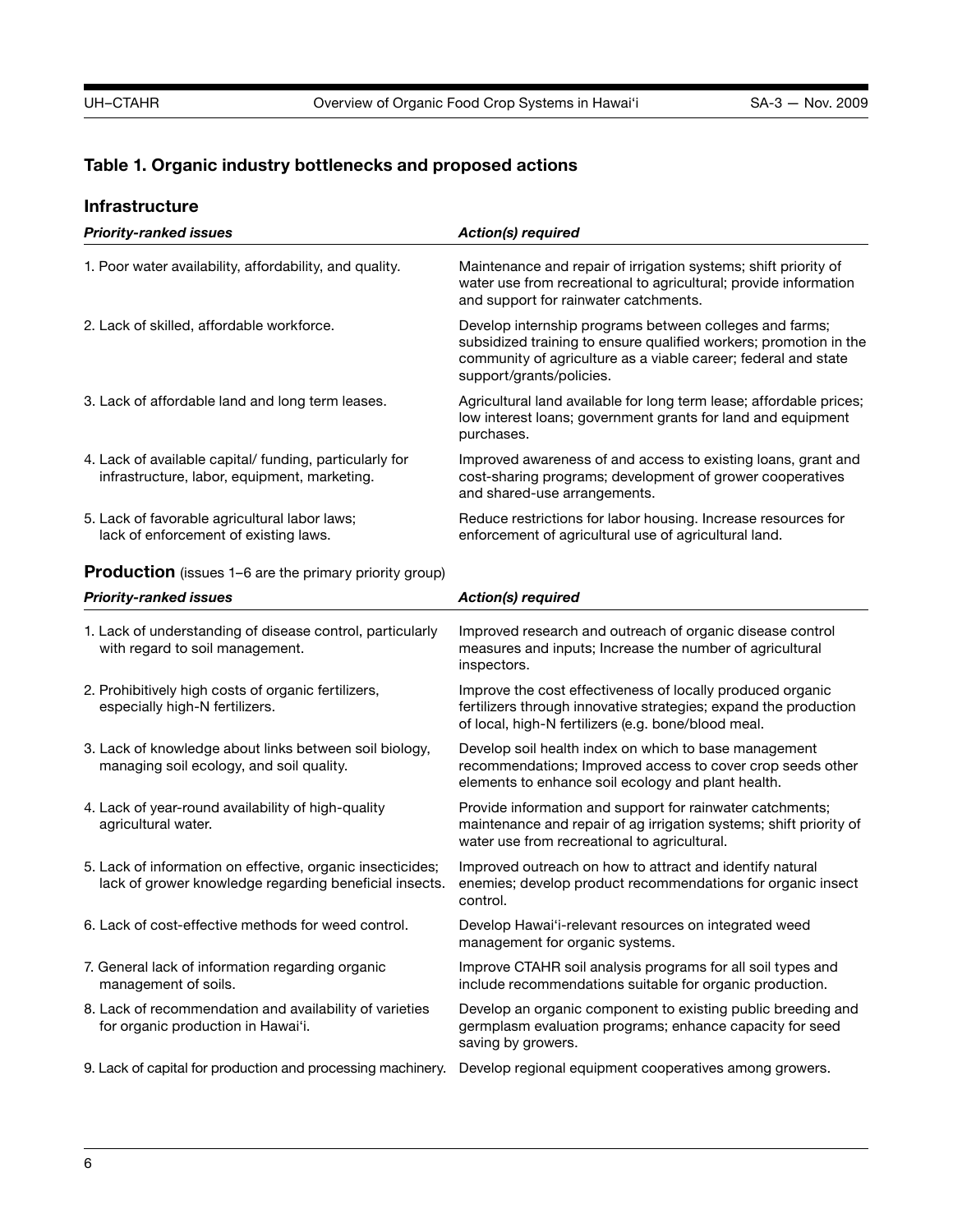# **Table 1. (continued)**

# **GMO/GE crops**

| <b>Priority-ranked issues</b>                                                                                                                      | <b>Action(s) required</b>                                                                                                                                                                                                                                                                    |  |  |  |
|----------------------------------------------------------------------------------------------------------------------------------------------------|----------------------------------------------------------------------------------------------------------------------------------------------------------------------------------------------------------------------------------------------------------------------------------------------|--|--|--|
| 1. Concern of contamination of organic and conventional<br>seed stock with transgenic through cross-pollination.                                   | Establish inexpensive GE testing program for papaya; greater<br>transparency of location and type of transgenic crop research;<br>increased effort to objectively evaluate scientific literature<br>regarding potential for transgenic persistence and horizontal<br>gene transfer.          |  |  |  |
| 2. Strong feeling that co-existence of transgenic-crop<br>agriculture with organics is not feasible.                                               | Greater equity in resource allocation to organic and sustainable<br>agriculture research by public institutions; creation of "GMO-<br>free" zones, i.e., Moloka'i, West Maui etc.; restrict some if not all<br>GE crops from being grown in the state (i.e., taro, coffee,<br>papaya, corn). |  |  |  |
| <b>Postharvest</b>                                                                                                                                 |                                                                                                                                                                                                                                                                                              |  |  |  |
| <b>Priority-ranked issues</b>                                                                                                                      | <b>Action(s) required</b>                                                                                                                                                                                                                                                                    |  |  |  |
| 1. Lack of cold storage and distribution for truck crops<br>and other perishables.                                                                 | Develop distribution centers, shared use facilities and trans-<br>portation cooperatives among organic growers                                                                                                                                                                               |  |  |  |
| 2. High time and cost of packaging, especially<br>for in-store sales.                                                                              | Bulk purchasing for cheaper shipping; develop more efficient<br>(cheaper) packaging methods                                                                                                                                                                                                  |  |  |  |
| 3. Concerns regarding food safety.                                                                                                                 | Food safety training for all workers; establish proper storage/<br>food tracking program                                                                                                                                                                                                     |  |  |  |
| 4. Lack of capacity for product processing<br>and value addition.                                                                                  | Building certified community kitchens on all areas of the islands;<br>develop website to link supplier with end-users.                                                                                                                                                                       |  |  |  |
| 5. Lack on knowledge on how to use byproducts<br>most effectively.                                                                                 | Develop education programs on how to turn discards into<br>biofuel.                                                                                                                                                                                                                          |  |  |  |
| 6. Lack of information on nutritional quality of commodities.                                                                                      | Improve access to affordable nutritional analysis of agricultural<br>products.                                                                                                                                                                                                               |  |  |  |
| 7. Lack of confidence in quality of local composts and<br>mulch; specifically, concern of chemical contami-<br>nation of green wastes and manures. | Develop community based composting programs with a focus<br>on feed stocks un-contaminated (i.e., pesticides and other<br>industrial chemicals); improved access to mulching equipment;<br>processing plants to better utilize byproducts of food (i.e., fish<br>and meat) industries.       |  |  |  |
| <b>Economics</b>                                                                                                                                   |                                                                                                                                                                                                                                                                                              |  |  |  |
| <b>Priority-ranked issues</b>                                                                                                                      | <b>Action(s) required</b>                                                                                                                                                                                                                                                                    |  |  |  |
| 1. High and unknown cost of production.                                                                                                            | Better tracking of costs and practices; collectives to reduce<br>overhead/equipment costs; increased federal/state financial<br>support.                                                                                                                                                     |  |  |  |
| 2. Lack of reliable access to local and off-island markets;<br>lack of marketing skills and technical support.                                     | Connect farmers to consumers through better distribution;<br>local co-ops and markets; marketing education; better support<br>of small farm production.                                                                                                                                      |  |  |  |
| 3. Need for better business skills, proper recordkeeping,<br>organization of business plans.                                                       | Business management education workshops for farmers.                                                                                                                                                                                                                                         |  |  |  |
| 4. High taxes; lack of tax breaks for small operators.                                                                                             | Tax cuts for small farms; subsidies for supplies, workers comp,<br>and health care.                                                                                                                                                                                                          |  |  |  |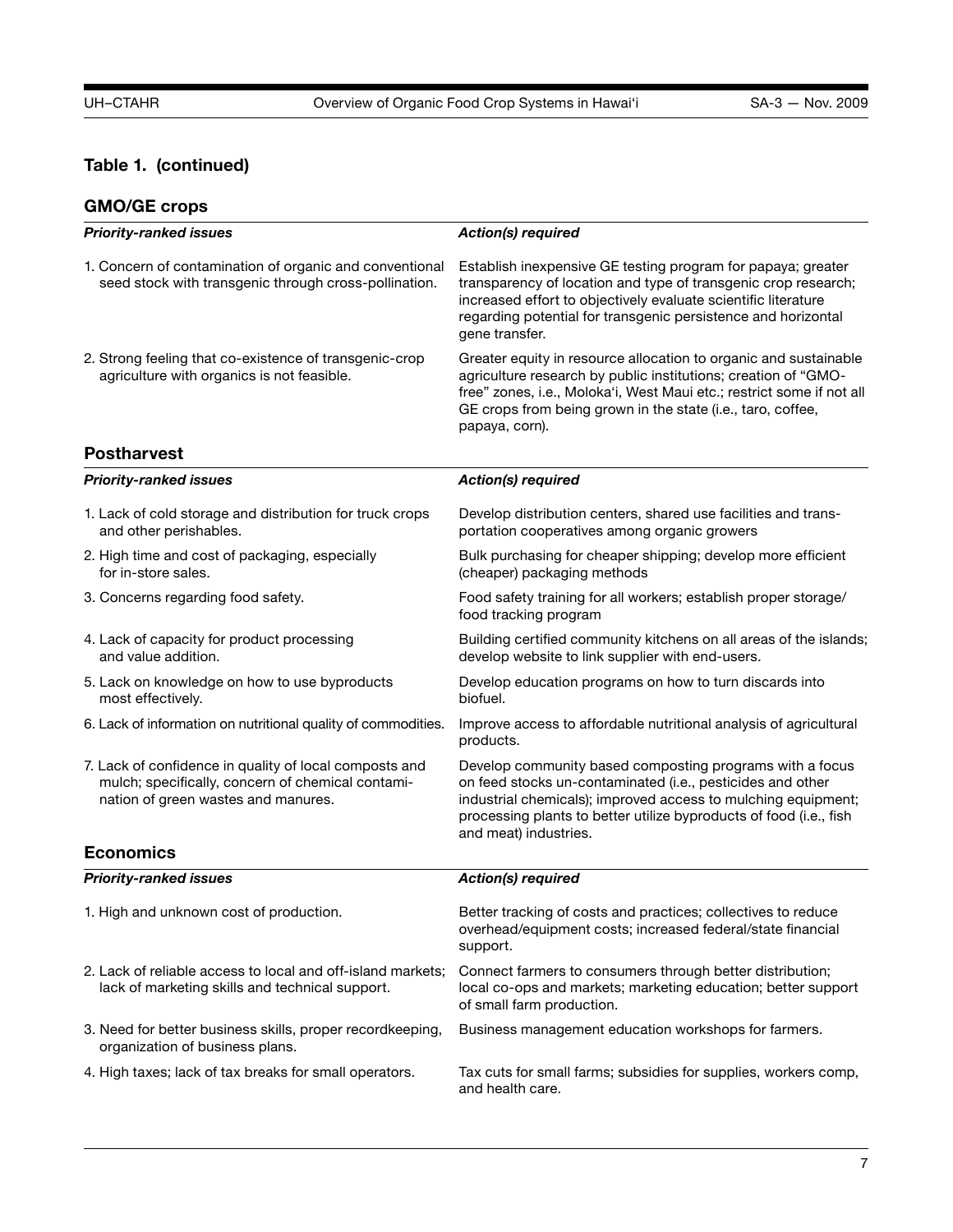versity will make cost and income projections difficult to compile. Also, the dynamic nature of agricultural markets makes accurate prediction challenging. The second-priority issue is lack of reliable access to local and off-island markets, coupled with a lack of marketing skills. Marketing education combined with efforts to facilitate distribution from growers to final consumers is needed. The third-priority issue calls for better business skills and proposes educational work to address this issue. In fourth place is high taxes, which growers propose be addressed by tax breaks or subsidies.

#### **Conclusion**

Many of the issues identified by the organic sector may also apply to most small growers in Hawai'i. Producers of all types and farm sizes often cite the infrastructure concerns articulated here. Conventional producers also often express concern about high costs and low returns associated with agriculture in Hawai'i, along with the challenges of marketing their products to consumers across the state and in export markets.

Growers felt that the investment in organic research and education by public agencies, particularly CTAHR, has been insufficient in the past. However, many were unaware of resources already developed by CTAHR and other groups to address their production issues. This means that effort must to be focused on improving communication with those involved in organic agricultural systems. Clearly, organic growers are in particular need of tailored and comprehensive information to combat pests and enhance soil fertility, with an emphasis on cost-effective use of locally available resources.

The issue of genetic engineering is of major concern to the organic sector. While the introduction of GE organisms into the environment is strongly opposed by the majority of participants, molecular biology, or the development of molecular markers for disease resistance, is viewed as having potential value to organic agriculture. Resolving this conflict will require significant resources, and a solution is likely years away. However, an increase in the amount of public support for organic agriculturally relevant research and development, the establishment of testing for GE papaya at CTAHR, and similar actions should help to facilitate productive discussion among groups on both sides of this contentious issue.

This analysis is a working document to serve as a starting point for identifying what constitutes success for organic systems and what strategies will most rapidly

facilitate that success. Growers can work through existing grower organizations to identify resources and update the analysis. CTAHR's Sustainable and Organic Agricultural Program will interact with other programs and industry groups to conduct and facilitate research on tools that can be used to address priority issues identified in production and marketing. Ultimately, relevant individuals, institutions, and groups in the public and private sectors must collaborate to focus in depth on single issues or closely related groups of issues for more rapid progress in fulfilling the potential of certified organic systems.

#### **Acknowledgements**

Salaries and research support were provided in part by Hatch funds, CTAHR Strategic Planning Funds, and the USDA-CSREES Tropical and Subtropical Agriculture Research (T-STAR) program. We gratefully acknowledge HDOA, HFBF, HOFA, HICOF, Hawai'i CES, and all participants in the surveys and meetings. We thank Patrick Harrison and Christina Theocharis for their help with data summary and analysis.

#### **References**

- Aschemann, J., U. Hamm, S. Naspetti, and R. Zanoli. 2007. The organic market. In: Lockeretz, op. cit.
- CTAHR. 2007. CTAHR Organic Training Workshops, 2006–2007. [http://www.ctahr.hawaii.edu/organic/](http://www.ctahr.hawaii.edu/organic/CTAHR_Organic_Workshops.asp) [CTAHR\\_Organic\\_Workshops.asp](http://www.ctahr.hawaii.edu/organic/CTAHR_Organic_Workshops.asp). Last accessed 6/25/09.
- Cooper, J., U. Niggli, and C. Leifert. 2007. Handbook of food safety and quality. CRC Press, Boca Raton, Fla.
- ERS. 2009. <http://www.ers.usda.gov/Briefing/Organic/>. Last accessed 6/25/09.
- ERS. 2007. Organic production data sets, USDA Economic Research Service. [http://www.ers.usda.gov/](http://www.ers.usda.gov/Data/Organic/) [Data/Organic/.](http://www.ers.usda.gov/Data/Organic/) Last accessed 2/20/09.
- HASS. 2009. Hawaii Census of Agriculture 2007. [http://](http://www.agcensus.usda.gov/Publications/2007/Full_Report/Volume_1,_Chapter_1_State_Level/Hawaii/st15_1_048_048.pdf) [www.agcensus.usda.gov/Publications/2007/Full\\_Re](http://www.agcensus.usda.gov/Publications/2007/Full_Report/Volume_1,_Chapter_1_State_Level/Hawaii/st15_1_048_048.pdf)[port/Volume\\_1,\\_Chapter\\_1\\_State\\_Level/Hawaii/](http://www.agcensus.usda.gov/Publications/2007/Full_Report/Volume_1,_Chapter_1_State_Level/Hawaii/st15_1_048_048.pdf) [st15\\_1\\_048\\_048.pdf.](http://www.agcensus.usda.gov/Publications/2007/Full_Report/Volume_1,_Chapter_1_State_Level/Hawaii/st15_1_048_048.pdf) Last accessed 3/15/09.
- Howard, Albert. 1943. An agricultural testament. Oxford University Press, UK. Reprint, Rodale Press, Emmaus, Penn., 1973.
- IFOAM. 2009. International Federation of Organic Agriculture Movements. [http://www.ifoam.org.](http://www.ifoam.org)
- Kremen, A., C. Greene, and J. Hanson. 2007. Organic produce, price premiums and ecolabeling in U.S. farmers markets. In: Wellson, op. cit.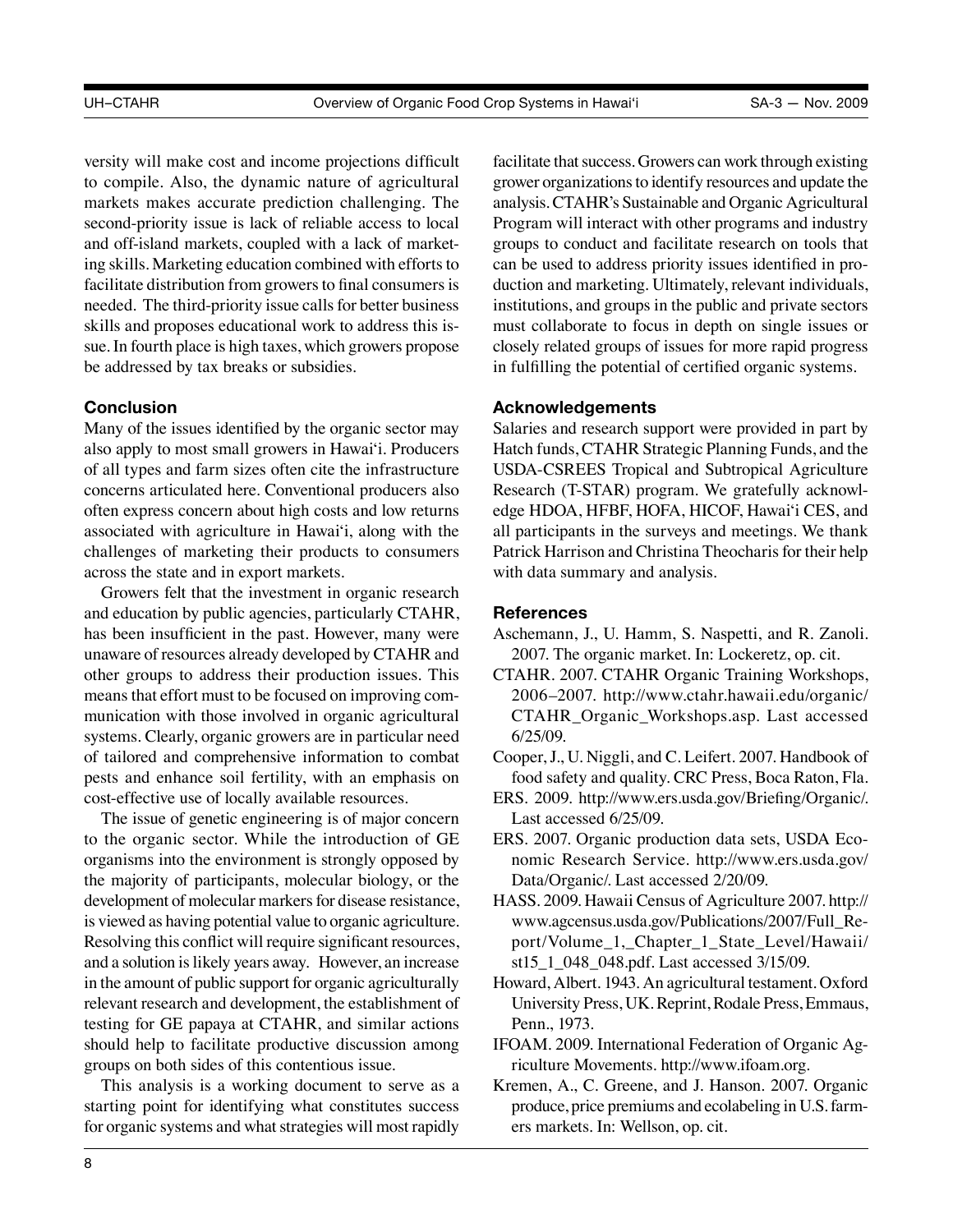- Kristiansen, P., A. Taji, and J. Reganold (eds). 2006. Organic agriculture, a global perspective. Cornell University Press, Ithaca, NY.
- Kristianssen, P., and C. Merfield. 2006. Overview of organic agriculture. In: Kristiansen et al., op. cit.
- Lampkin, N. 1990. Organic farming. Farming Press, UK.
- Lockeretz, W. (ed). 2007. Organic farming, an international history. CAB International, Oxfordshire, UK.
- Lockie, S. 2006. Understanding the market for organic foods. In: Kristiansen et al., op. cit.
- Miyasaka, S.C., J.R. Hollyer and L.J. Cox. 2001. Impacts of organic inputs on taro production and returns. Cooperative Extension Service, College of tropical Agriculture and Human Resources, University of Hawai'i at Manoa. [http://www.ctahr.hawaii.edu/oc/](http://www.ctahr.hawaii.edu/oc/freepubs/pdf/SCM-3.pdf) [freepubs/pdf/SCM-3.pdf](http://www.ctahr.hawaii.edu/oc/freepubs/pdf/SCM-3.pdf).
- Oberholtzer, L., C. Dimitri, and C. Greene. 2007. Price premiums hold on as U.S. organic produce market expands. In: Wellson, A.J., op. cit.
- Radovich, T., and H. Valenzuela. 1999. Organic farming: an overview of the organic farming industry in Hawaii. University of Hawai'i, Cooperative Extension Service, Vegetable Crops Update, v 9. [http://www.ctahr.hawaii.](http://www.ctahr.hawaii.edu/oc/freepubs/pdf/VCU_4_99.pdf) [edu/oc/freepubs/pdf/VCU\\_4\\_99.pdf.](http://www.ctahr.hawaii.edu/oc/freepubs/pdf/VCU_4_99.pdf)
- Rawson, J.M. 2007. Organic agriculture in the U.S.: Program and policy issues. In: Wellson, A.J., op. cit.
- Vogt, G. 2007. The origins of organic farming. In: Organic farming, an international history. In: Lockeretz, W., op. cit.
- Wellson, A.J. (ed). 2007. Organic agriculture in the U.S. Nova Science Publishers, N.Y.
- Wynen, E. 2006. Economic management in organic agriculture. In: Kristiansen, et al., op.cit.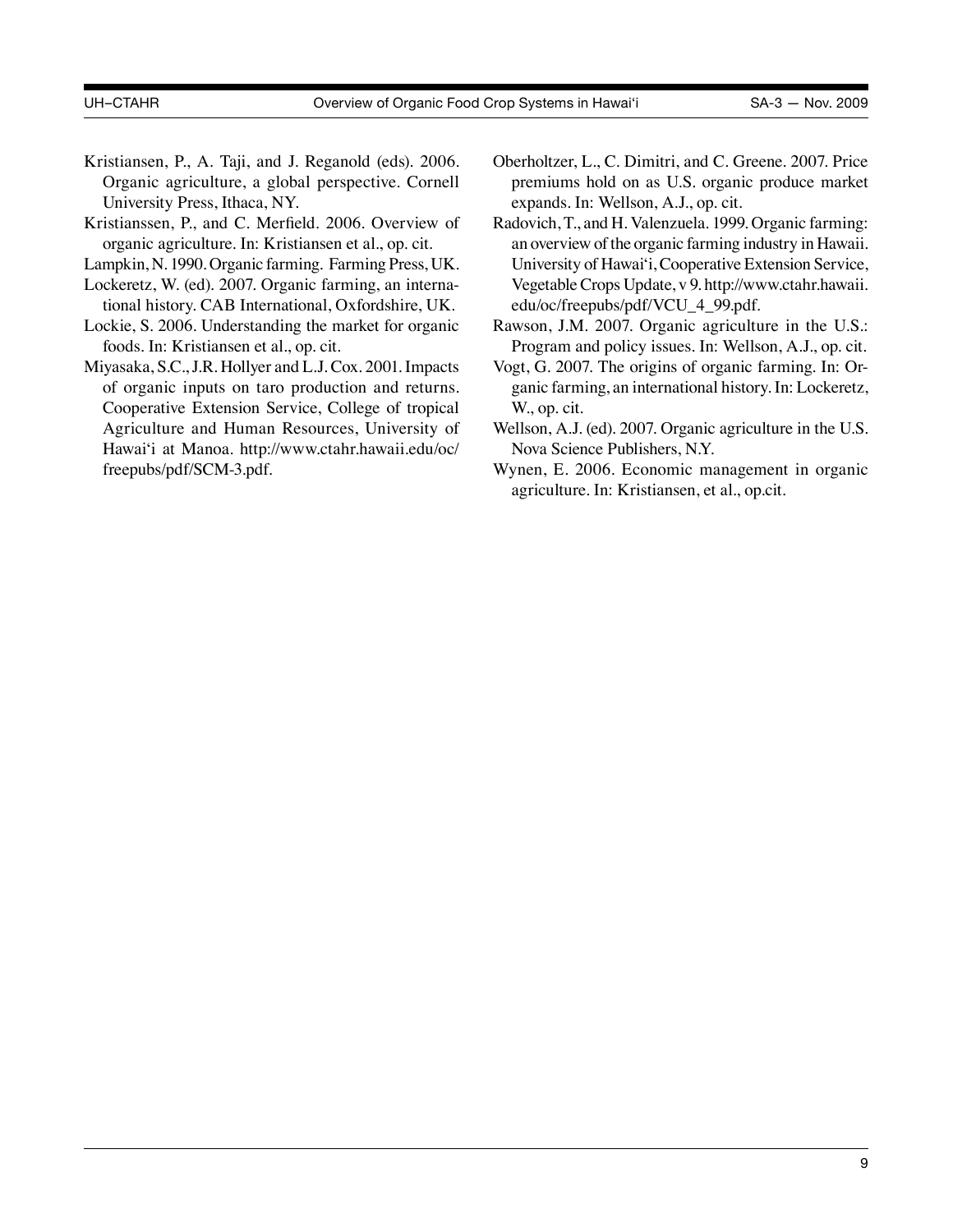#### **Organic Industry Questionnaire**

#### **Aloha Organic Industry Members!**

The College of Tropical Agriculture and Human Resources (CTAHR) is conducting this survey as part of an assessment of the organic industry in Hawai'i. Participation in this survey will take 10–20 minutes of your time. Data from the survey will be summarized and you will remain anonymous.

We strongly believe that there is little or no risk from participating in this survey. However, you may feel uncomfortable as you complete the survey and participating in this research may be of no direct benefit to you. Your participation is completely voluntary. You are free to withdraw from participation at anytime with no penalty. It is believed that this project will assist in addressing the needs of Hawai'i's organic industry and your participation is greatly appreciated.

The research data will be confidential to the extent allowed by law. Agencies with oversight, such as the UH Committee on Human Subjects, have the authority to review the data. All records will be secured in a locked file in the primary investigator's office and they will be destroyed upon completion of the project.

If you have any questions about the survey, please contact Ted Radovich, (800) 956-7909. If you have any questions regarding your rights as a research participant, please contact the Committee on Human Subjects (808) 956-5007.

#### **Please tell us about yourself.**

#### *1. Which best describes you?*

- ❏ Certified organic producer ❏ Exempt organic producer ❏ Un-certified organic producer ❏ Wholesaler/distributor of organic products ❏ Retailer of organic products **□** Extension agent ❏ Other (please specify) \_\_\_\_\_\_\_\_\_\_\_\_\_\_\_\_\_\_\_\_\_\_\_\_\_\_\_\_\_ *2. Please indicate which products you are directly involved with:*
- ❏ Fresh fruits **□** Fresh vegetables ❏ Eggs □ Honey ❏ Milk ❏ Meat ❏ Processed products ❏ Other (please specify) \_\_\_\_\_\_\_\_\_\_\_\_\_\_\_\_\_\_\_\_\_\_\_\_\_\_

*3. If you are a producer, how many acres of crop or pasture do you manage?*

#### *4. If you raise animals, how many?*

#### *5. If you are a wholesaler or retailer, how many stores do you service, manage or own?*

#### *6. What do you expect the size of your operation to be in the next five years?*

 $\Box$  Static (the same as it is now)

- $\Box$  Expanded (larger than it is now)
- $\Box$  Contracted (smaller than it is now)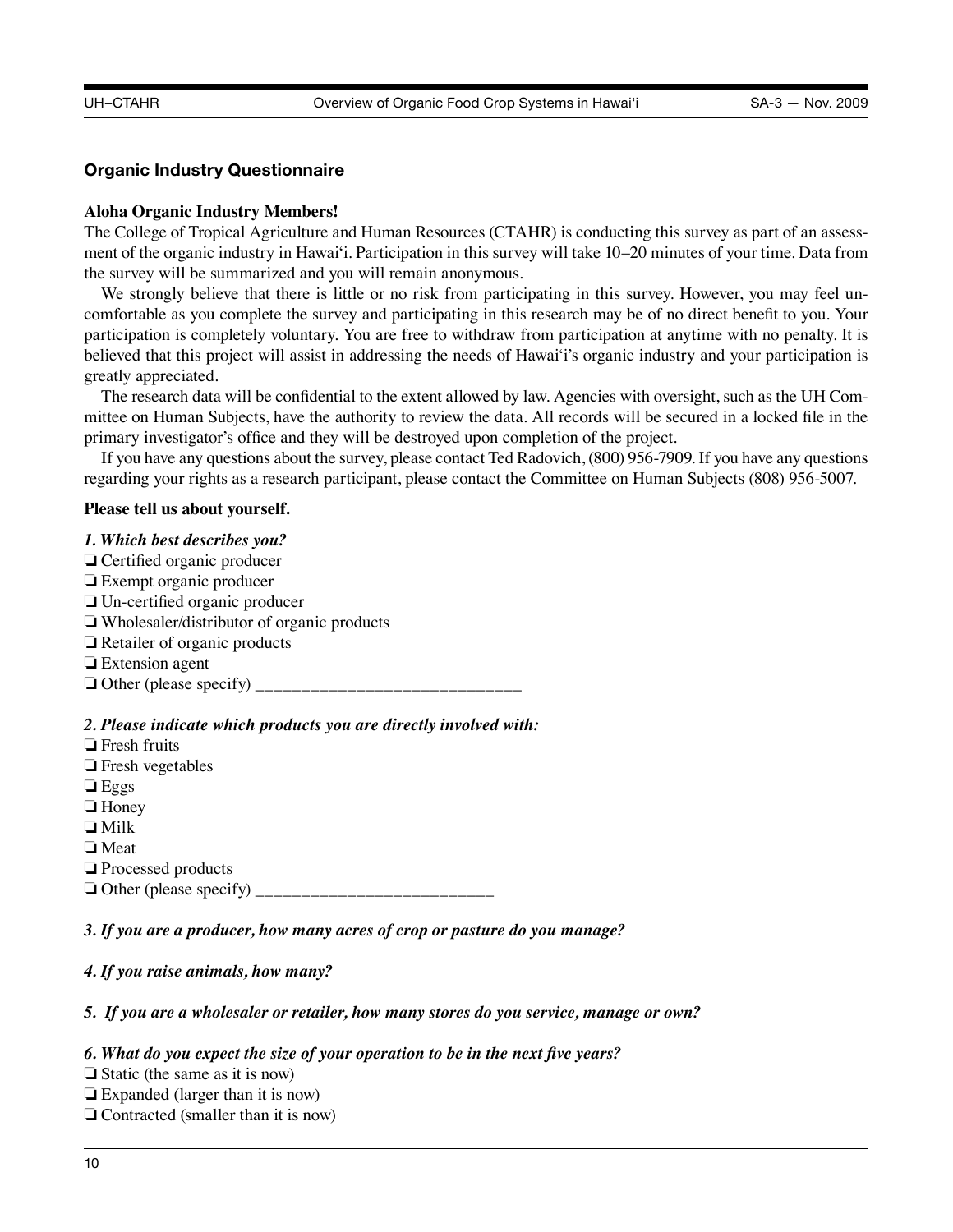### *7. Where are you located (town/district and island)?*

*8. Please tell us anything else about yourself or your operation that you would like.*

### **BOTTLENECKS**

### *9. Please prioritize the infrastructure issues below*

|                       | First | Second | Third | Fourth | Fifth |
|-----------------------|-------|--------|-------|--------|-------|
| Water                 |       |        |       |        |       |
| Land                  |       |        |       |        |       |
| Capital               |       |        |       |        |       |
| Labor and education   |       |        |       |        |       |
| Rules and regulations |       |        |       |        |       |

*10. What specific infrastructure-related problems or "bottlenecks" most hinder the growth and development of your farm/business?*

## *11. What specific actions are required to partially or fully remove these infrastructure-related bottlenecks?*

#### *12. Please prioritize the production issues below.*

|                                   | First | Second | Third | Fourth | Fifth | Sixth | Seventh | Eighth | Ninth |
|-----------------------------------|-------|--------|-------|--------|-------|-------|---------|--------|-------|
| Soil biology                      |       |        |       |        |       |       |         |        |       |
| Soil, other                       |       |        |       |        |       |       |         |        |       |
| Plant nutrition                   |       |        |       |        |       |       |         |        |       |
| Weed control                      |       |        |       |        |       |       |         |        |       |
| Disease control                   |       |        |       |        |       |       |         |        |       |
| Insect control                    |       |        |       |        |       |       |         |        |       |
| Variety development, availability |       |        |       |        |       |       |         |        |       |
| Mechanization                     |       |        |       |        |       |       |         |        |       |
| Water/irrigation                  |       |        |       |        |       |       |         |        |       |
| <b>Harvest</b>                    |       |        |       |        |       |       |         |        |       |

*13. What specific production-related problems or "bottlenecks" most hinder the growth and development of your farm/business?*

*14. What specific actions are required to partially or fully remove these production-related bottlenecks?*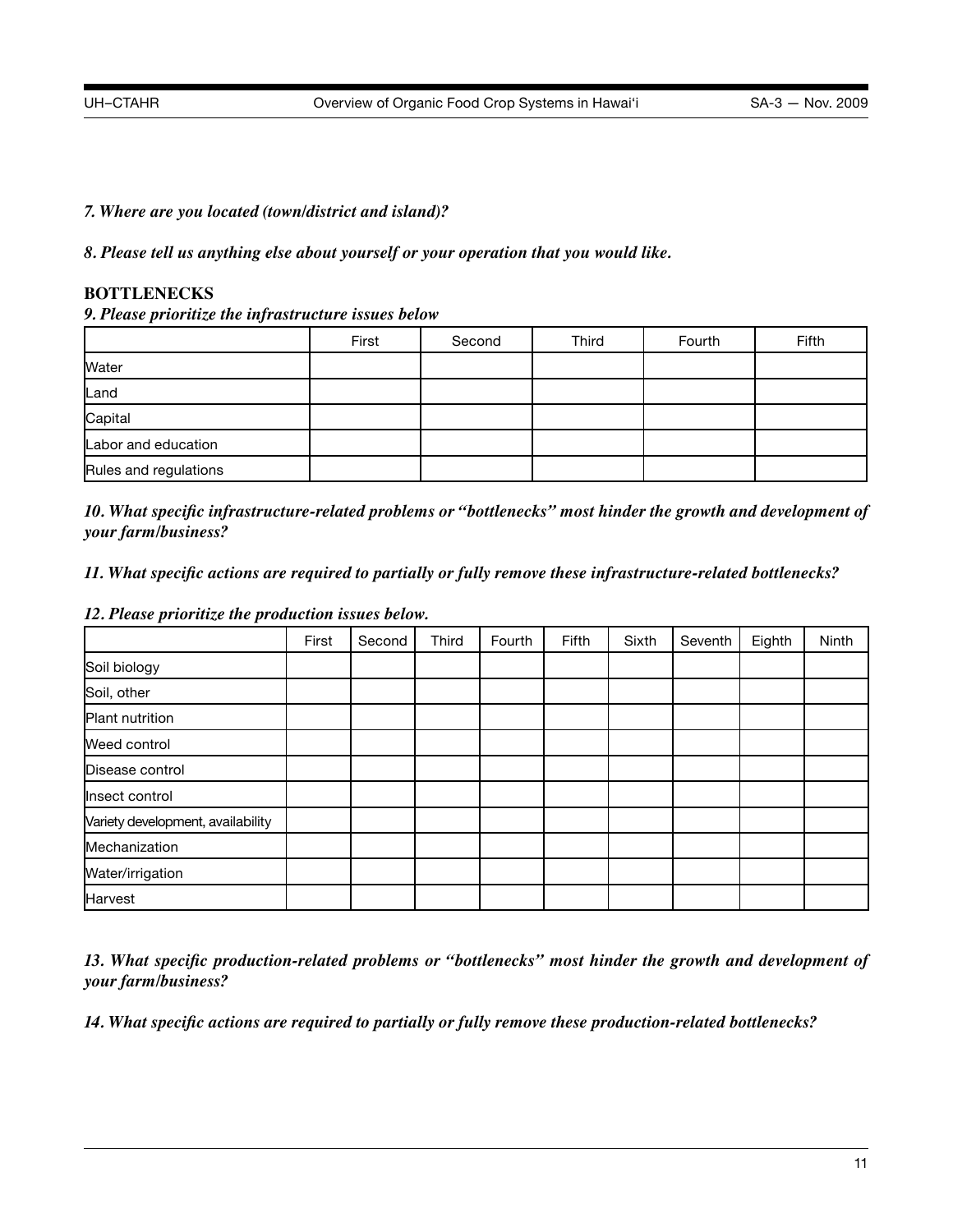# **Organic Industry Questionnaire (cont.)**

*15. Please prioritize the postharvest issues below.*

|                                   | First | Second | Third | Fourth | <b>Fifth</b> | Sixth | Seventh |
|-----------------------------------|-------|--------|-------|--------|--------------|-------|---------|
| Food safety                       |       |        |       |        |              |       |         |
| Storage                           |       |        |       |        |              |       |         |
| Packaging and transport           |       |        |       |        |              |       |         |
| Biomass/waste management          |       |        |       |        |              |       |         |
| Product processing/value addition |       |        |       |        |              |       |         |
| Product nutritional analysis      |       |        |       |        |              |       |         |
| Byproduct use and development     |       |        |       |        |              |       |         |

*16. What specific postharvest-related problems or "bottlenecks" most hinder the growth and development of your farm/business?*

*17. What specific actions are required to partially or fully remove these postharvest-related bottlenecks?*

#### *18. Please prioritize the business issues below.*

|                     | First | Second | Third | Fourth |
|---------------------|-------|--------|-------|--------|
| Business management |       |        |       |        |
| Cost of production  |       |        |       |        |
| Marketing           |       |        |       |        |
| Taxes               |       |        |       |        |

*19. What specific business-related problems or "bottlenecks" most hinder the growth and development of your farm/business?*

*20. What specific actions are required to partially or fully remove these business-related bottlenecks?*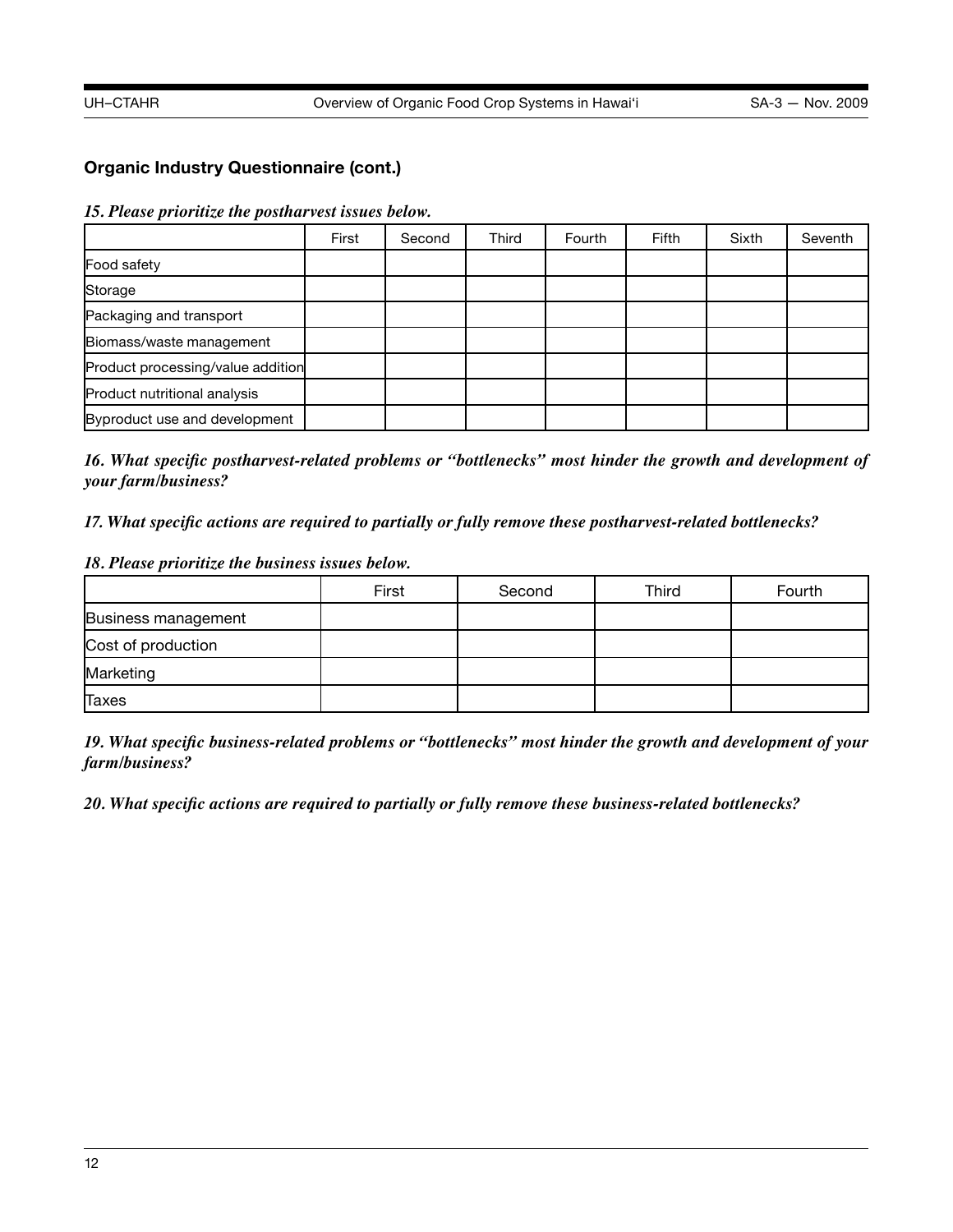# **Appendix 2**

# **Hawaii Cooperative of Organic Farmers**

# **HICOF Research Priorities for Organic Agriculture** 11/01/2006

# **Crop Management**

*Pest (insect and disease) control-* This is an obviously a broad topic of high importance. Three priority areas of focus were identified:

- 1 Effective utilization (production and application) of compost for disease management,
- 2 Conservation and commercial production of natural enemies for control of insect pests, and
- 3 Evaluation of commercially available pest control products for efficacy under local conditions.

*Cultivar selection-* The identification of crop cultivars (varieties) that are well-suited to certified organic conditions in the tropics was identified as a high priority. Approaches to achieve this end include

- 1 Evaluating locally adapted cultivars,
- 2 Screening the large collections of germplasm for high performance under low-input environments and
- 3 Developing new cultivars specifically for certified organic conditions in the tropics.

*Soil and Nutrient management-* No priority area was identified. Current work at UHM includes:

- 1 Application and mineralization rates of manures and other organic nutrient sources,
- 2 Mycorrhyzae management in vegetables and other crops, and
- 3 Cover-crops management.

*Weed Management-* No priority area was identified.

#### **Economics**

Cost of production for organic production of a wide range of crops is a critical need. Also of high priority is developing the ability to project income for organic growers, a complex task that requires data regarding historical and projected market price and yields and well as cost of production factors. It is suggested that a few model crops be evaluated first to develop the methodology. Suggestions for model crops were limited to fruits: Mango, Lychee, Breadfruit and Avocado.

#### **Processing and Value-added**

It was recognized that a plan for developing value added products from local organic products is critical and would require the guidance of food processing and food science professionals. The lack of readily available/affordable organic milk, sugar and other products for large scale processing of local was identified as a potential bottle-neck.

# **Animal Management**

No priority was identified.

Hawaii Cooperative of Organic Farmers (HICOF) PO Box 728, Waialua, HI 96791 Telephone: (808) 637-4555 Copyright 2006